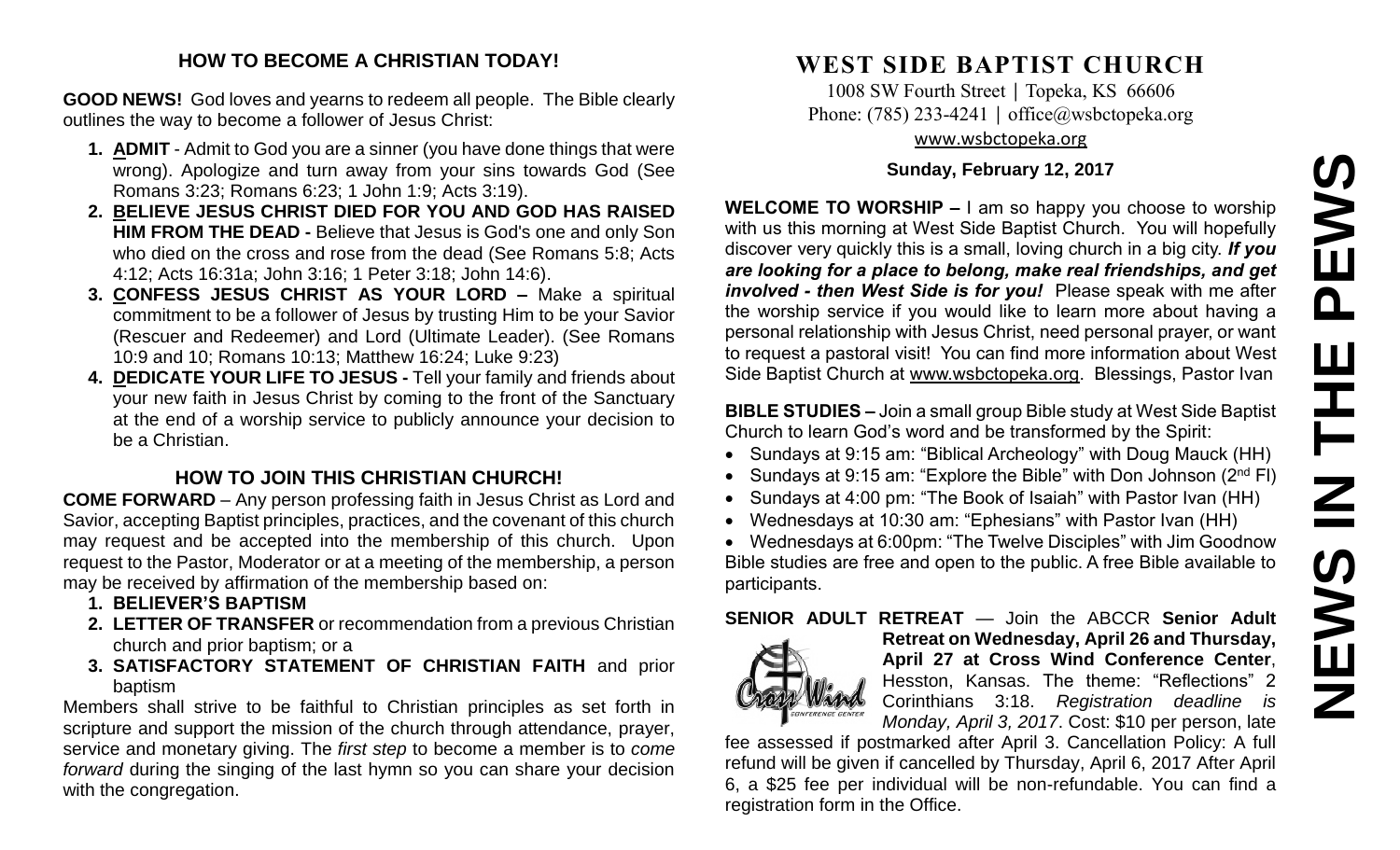**AMAZONSMILE -** Shop on AmazonSmile (https://smile.amazon.com) Select "West Side Baptist Church Topeka Kansas" as your charity of choice, and Amazon donates 0.5% of the price of your eligible AmazonSmile purchases to the church. Support West Side Baptist Church by starting your shopping at smile.amazon.com.

**BOX TOPS FOR EDUCATION –** We are collecting Box Tops for Education for our local schools. Please place your donations in the collection box.

**CAMPBELLS SOUP LABELS –** We are still collecting the UPC codes from



soup labels for **Murrow Indian Children's Home in Muskogee, OK**. Murrow is saving one million UPC's for a van for the children's needs. Thank you to all our faithful congregation for your continuing support. The box to collect the UPC Campbell's labels is outside the Church Office.

**CHRISTIAN EDUCATION –** The Ministry of Christian Education will hold its meetings on the *third Tuesday of every month at 5:30 pm in Holmer Hall*. See Alice Payne, Coordinator, for details.

**COUNCIL OF MINISTRIES –** The Church Council will hold its meetings on the *second Tuesday of every month at 6:00 pm in Holmer Hall*. See Pat Carpenter, Church Moderator, for agenda items, attendance/absences, and details.



**DILLONS COMMUNITY REWARDS -** West Side Baptist Church (**#63996**) is



**Community Rewards** 

now enrolled in **the Dillon Community Rewards program.** If you shop at Dillon for your groceries or prescriptions, you can select West Side Baptist Church to receive a small donation from Dillon based on the dollars you spend. **WSBC has received a total of \$79.35** 

**in donations in 2016. See Brice for help to sign up!**

**FINANCIAL PEACE UNIVERSITY –You're invited to Financial Peace University class at West Side Baptist Church on Saturdays at 10:00 am in Holmer Hall.** Register at [https://www.daveramsey.com](https://www.daveramsey.com/)

# **WEEKLY CALENDAR**

9:15 am Sunday School 10:30 am Worship

 **SUNDAY, FEBRUARY 12 CHURCH VOCATIONS SUNDAY** 4:00 pm Bible Study – Book of Isaiah (HH)

#### **MONDAY, FEBRUARY 13 OFFICE CLOSED**

 9:00 – 11:00 am Baby Closet Ministry 6:00 pm Capital City Men's Chorus (FH)

 **TUESDAY, FEBRUARY 14 VALENTINE'S DAY**

9:00 am Music Committee Meeting (HH) 6:00 pm Council Meeting (HH)

#### **WEDNESDAY, FEBRUARY 15**

10:30 am Bible Study (HH)

 4:00 – 5:30 pm Free Fruits & Vegetables (FH) 5:00 – 7:00 pm Baby Closet Ministry 5:30 pm Wednesday Night Supper (FH) 6:00 pm WWW Kids Bible Club 6:00 pm Adult Bible Study (HH) 7:00 pm Choir Practice (S)

**THURSDAY, FEBRUARY 16** 

1:00 – 3:00 pm Baby Closet

#### **SATURDAY, FEBRUARY 18**

11:30 am Worship Team Practice (S)

9:15 am Sunday School

10:30 am Worship

10:00 am Financial Peace University (HH)

## **SUNDAY, FEBRUARY 19 CHRISTIAN LEGACY SUNDAY**

4:00 pm Bible Study – Book of Isaiah (HH)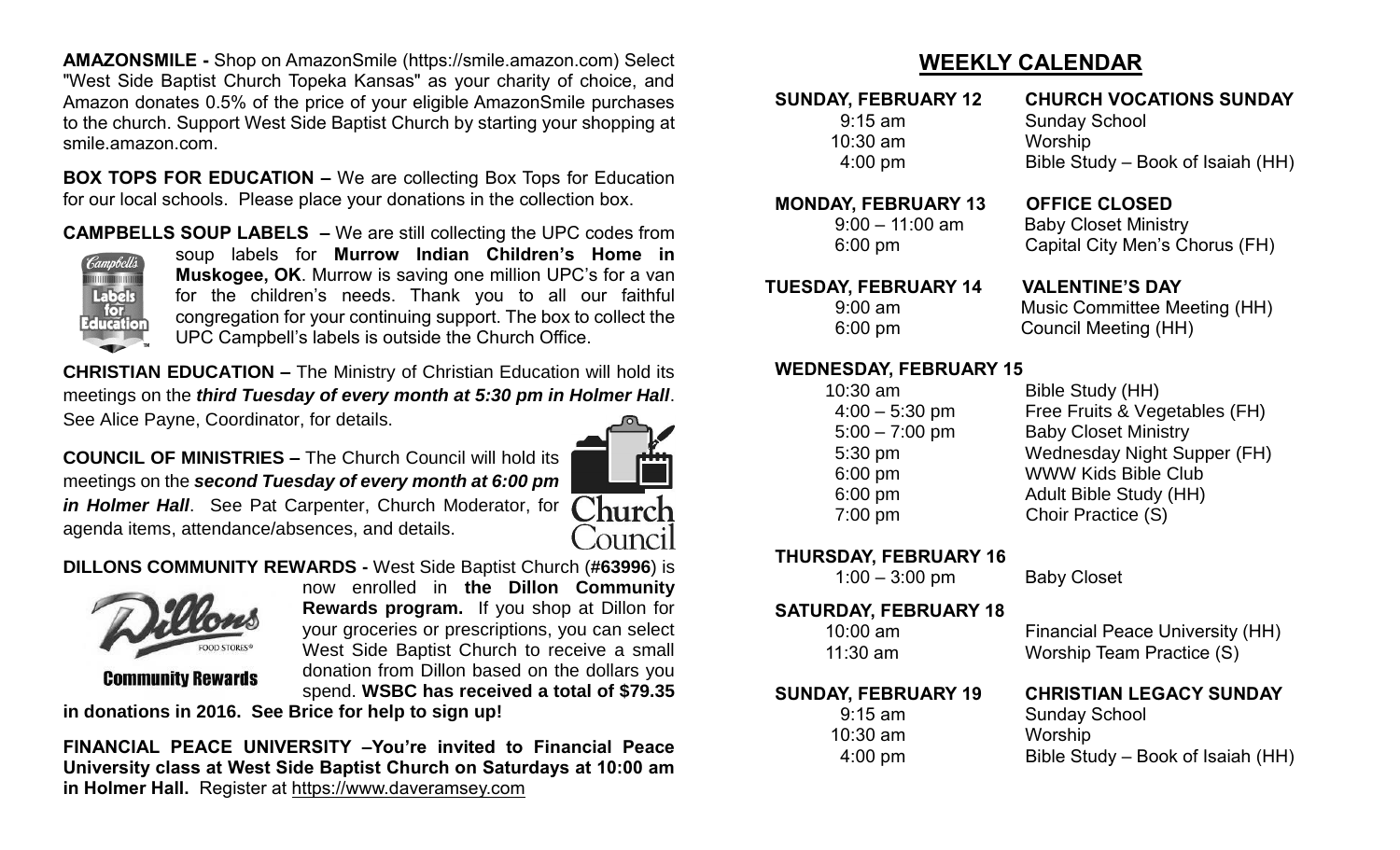## **FREE BREAD, EGGS, FRUITS, & VEGETABLES** - West Side Baptist



Church provides a limited amount of free bread, eggs, fruits, potatoes, and vegetables to individuals and families in the Ward Meade Neighborhood on **Wednesdays from 4:00 pm to 5:30 pm, or while supplies last.** All food is available at no cost. In January 2017, eighty families (293 persons) received over

1,800 pounds of free food. See Pastor Ivan for information or to volunteer.

**HIGH CHAIRS NEEDED -** We have a wonderful problem at West Side Baptist Church: we need two more high chairs in the Fellowship Hall. Please bring your gently used high chairs to the church for our Wednesday suppers and fellowship times. Thanks! Pastor Ivan

**LADIES' NIGHT OUT**- **First Tuesday, of every month @ 5:30 pm**. Take a Night Off from cooking to connect with other Christian women during Ladies Night Out - a monthly gathering of women who encourage each other in their  $\cdot$ faith. All women attending West Side Baptist Church are welcome. Please invite friends. Dinner is *Dutch Treat.* Carpooling is encouraged. Please contact Trena for directions, questions, or to make a reservation.



**MEN'S NIGHT OUT** – **First Tuesday of every month, @ 6:00 p.m.** Join some familiar faces - and discover new friends - at the Men's Night Out, a monthly gathering of men to enjoy a meal at a local restaurant (Dutch Treat) and enjoy Christian fellowship.

**MISSION TRIP TO MURROW INDIAN CHILDREN'S HOME –** The Ministry



of Missions would like to plan a work trip to Murrow Indian Children's Home in Muskogee, Oklahoma, on **Monday, June 5 thru Thursday, June 8,** so we need to know who will be interested in going. If you are interested, please sign up on the sheet on the bulletin board. The mission trip will include time to make friends as you complete assigned physical work projects – see Mission bulletin board for a list

of possible projects. See Don Johnson for details or to volunteer.

**OUTREACH MEETING** – The Ministry of Outreach and Evangelism will hold their meetings on the *Fourth Tuesday* of each month at 7:15 pm in Holmer Hall. See Mark Calloway, Coordinator, for details.

**PIPE ORGAN WORKSHOP -** The Topeka Chapter of the American Guild of Organists presents: *"An Introduction to the King of Instruments: The Pipe Organ"* for all ages on **Sunday, February 12 at 2:00 to 3:30 pm** at First Presbyterian Church, 8th & Harrison Streets, Topeka, KS. Cost: FREE! Call (785) 233-9601 to reserve your seat today! Although a reservation is not required, it will assist us in planning.



**RIDE TO CHURCH** - If you need transportation to / from a worship service or another church-related activity, please call the Church Office at (785) 233- 4241 during office hours (Tuesday thru Friday, 8:00 a.m. to 4:30 p.m.) or call **James Carrier, Bus Driver at (785) 214-9580**. Volunteers are needed to ride along with our driver to pick-up / drop off children on Wednesdays and Sundays. Contact Mark Calloway if you would like to volunteer.

**SERMONS ON-LINE** – The Technology Committee is recording and uploading the Sunday sermon to YouTube to help people grow in their faith and for spiritual edification. You can watch these messages anytime just click on the link from the Church's website: [www.wsbctopeka.org.](http://www.wsbctopeka.org/)

**SOUPER BOWL OF CARING** – **Thank you for donating 115 cans of soup, 20 boxes of unopened crackers, and \$85.00 in loose coins to support the youth group's food collection campaign on Super Bowl Sunday, Feb. 5, 2017**.



tacklehunger.org

**WEDNESDAY NIGHT SUPPERS** – Supper is prepared weekly for children and adults at no cost but a free-will donation is appreciated. Please make a reservation on the Pew Pad or call the Church Office before 12:00 noon on Wednesday, so volunteers can prepare enough food. See Clarence Payne for menu items, subject to change.